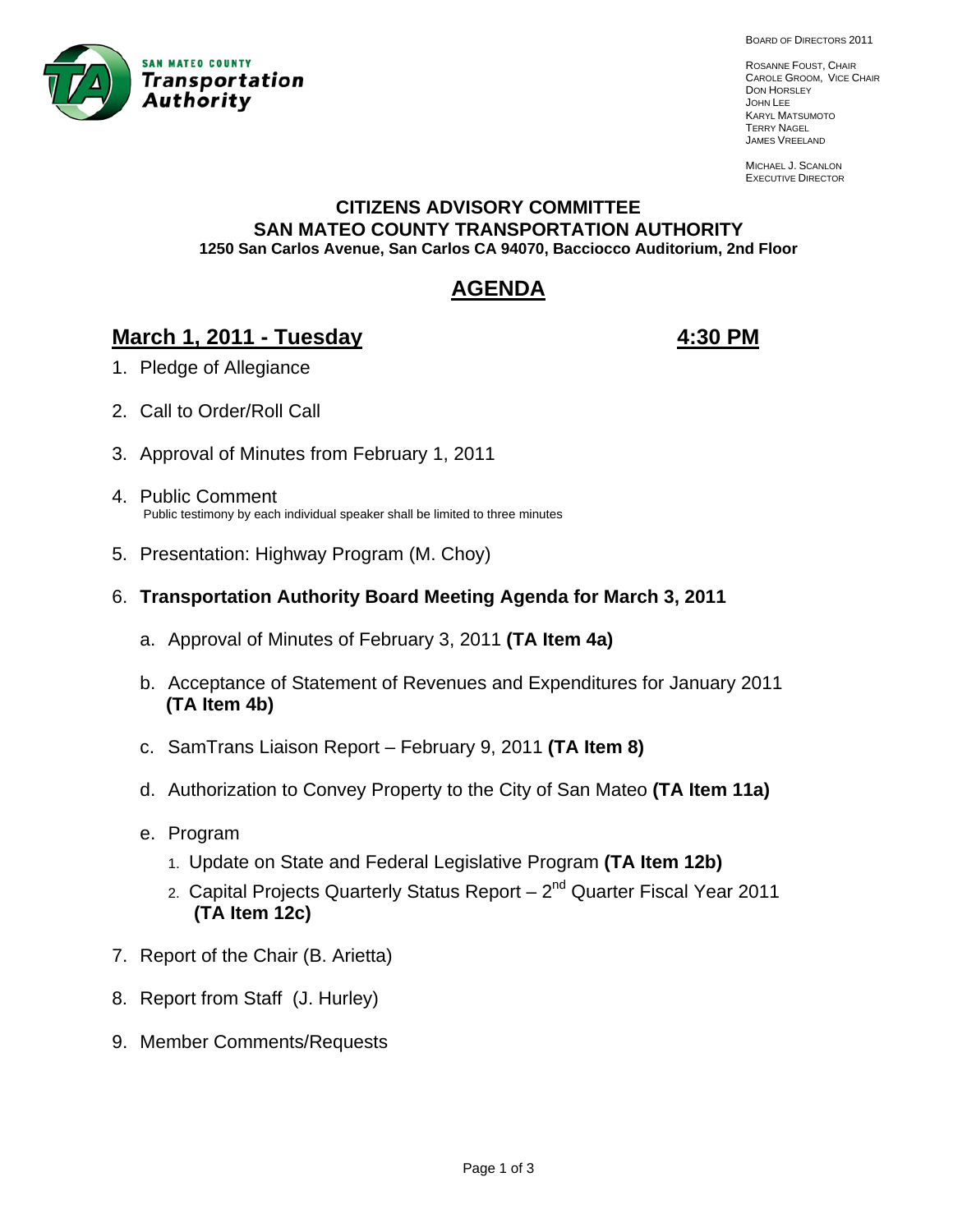- 10. Date, Time and Place of Next Meeting: Tuesday, April 5, 2011 at 4:30 p.m., San Mateo County Transit District Administrative Building, Bacciocco Auditorium, 2<sup>nd</sup> Floor, 1250 San Carlos Avenue, San Carlos, CA 94070
- 11. Adjournment

#### *All items on this agenda are subject to action*

CAC MEMBERS: Barbara Arietta (Chair) · Jim Bigelow · Pat Dixon · John Fox · Rich Hedges · Randall Hees · Elizabeth Lasensky · Austin Mader-Clark · Doris Maez · Daniel Mensing · Larry Shaine · April Vargas (Vice Chair) · James Whittemore · Paul Young · George Zimmerman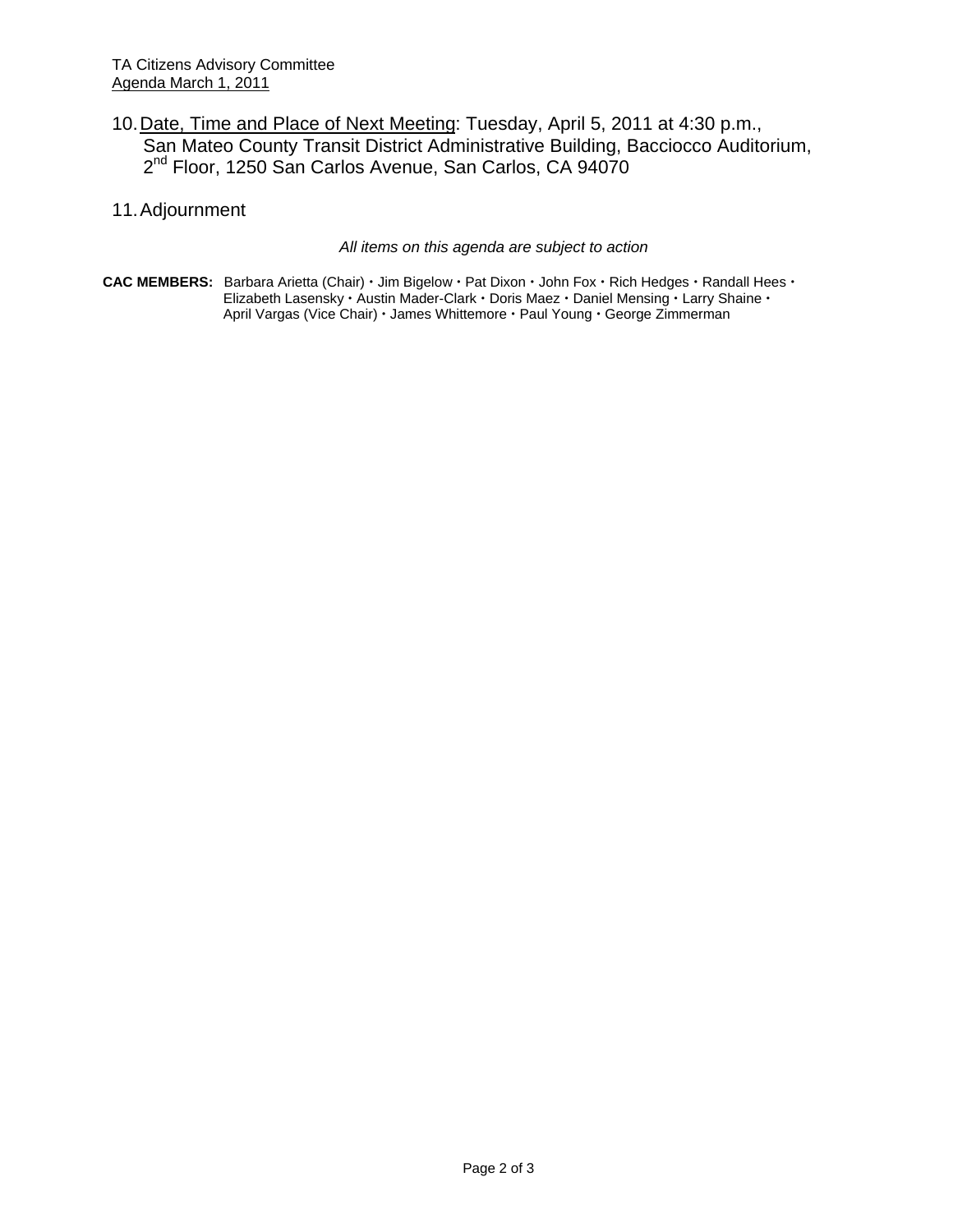# *INFORMATION TO THE PUBLIC*

If you have questions on the agenda, please contact the Assistant District Secretary at 650-508-6223. Assisted listening devices are available upon request. Agendas are available on the Transportation Authority Website at [www.smcta.com.](http://www.smcta.com/)

#### *Date and Time of Boards and Advisory Committee Meetings*

San Mateo County Transportation Authority (TA) Committees and Board: First Thursday of the month, 5 p.m. Transportation Authority Citizens Advisory Committee (CAC): Tuesday preceding first Thursday of the month, 4:30 p.m. Date, time and location of meetings may be changed as needed.

#### *Location of Meeting*

The San Mateo County Transit District Administrative Office is located at 1250 San Carlos Ave., San Carlos, which is one block west of the San Carlos Caltrain Station on El Camino Real, accessible by SamTrans bus Routes: 260, 295, 390, 391, KX.

#### *Public Comment*

If you wish to address the Citizens Advisory Committee, please fill out a speaker's card located on the agenda table. If you have anything that you wish distributed to the Citizens Advisory Committee and included for the official record, please hand it to the Assistant Authority Secretary, who will distribute the information to the Committee members and staff.

Members of the public may address the Citizens Advisory Committee on non-agendized items under the Public Comment item on the agenda. Public testimony by each individual speaker shall be limited to three minutes and items raised that require a response will be deferred for staff reply.

#### *Accessibility for Individuals with Disabilities*

Upon request, the TA will provide for written agenda materials in appropriate alternative formats, or disability-related modification or accommodation, including auxiliary aids or services, to enable individuals with disabilities to participate in public meetings. Please send a written request, including your name, mailing address, phone number and brief description of the requested materials and a preferred alternative format or auxiliary aid or service at least two days before the meeting. Requests should be mailed to Rosemary Lake at San Mateo County Transportation Authority, 1250 San Carlos Avenue, San Carlos, CA 94070-1306; or email to [cacsecretary@smcta.com](mailto:cacsecretary@smcta.com); or by phone at 650-508- 6223, or TDD 650-508-6448.

#### *Availability of Public Records*

All public records relating to an open session item on this agenda, which are not exempt from disclosure pursuant to the California Public Records Act, that are distributed to a majority of the legislative body will be available for public inspection at 1250 San Carlos Avenue, San Carlos, CA 94070-1306, at the same time that the public records are distributed or made available to the legislative body.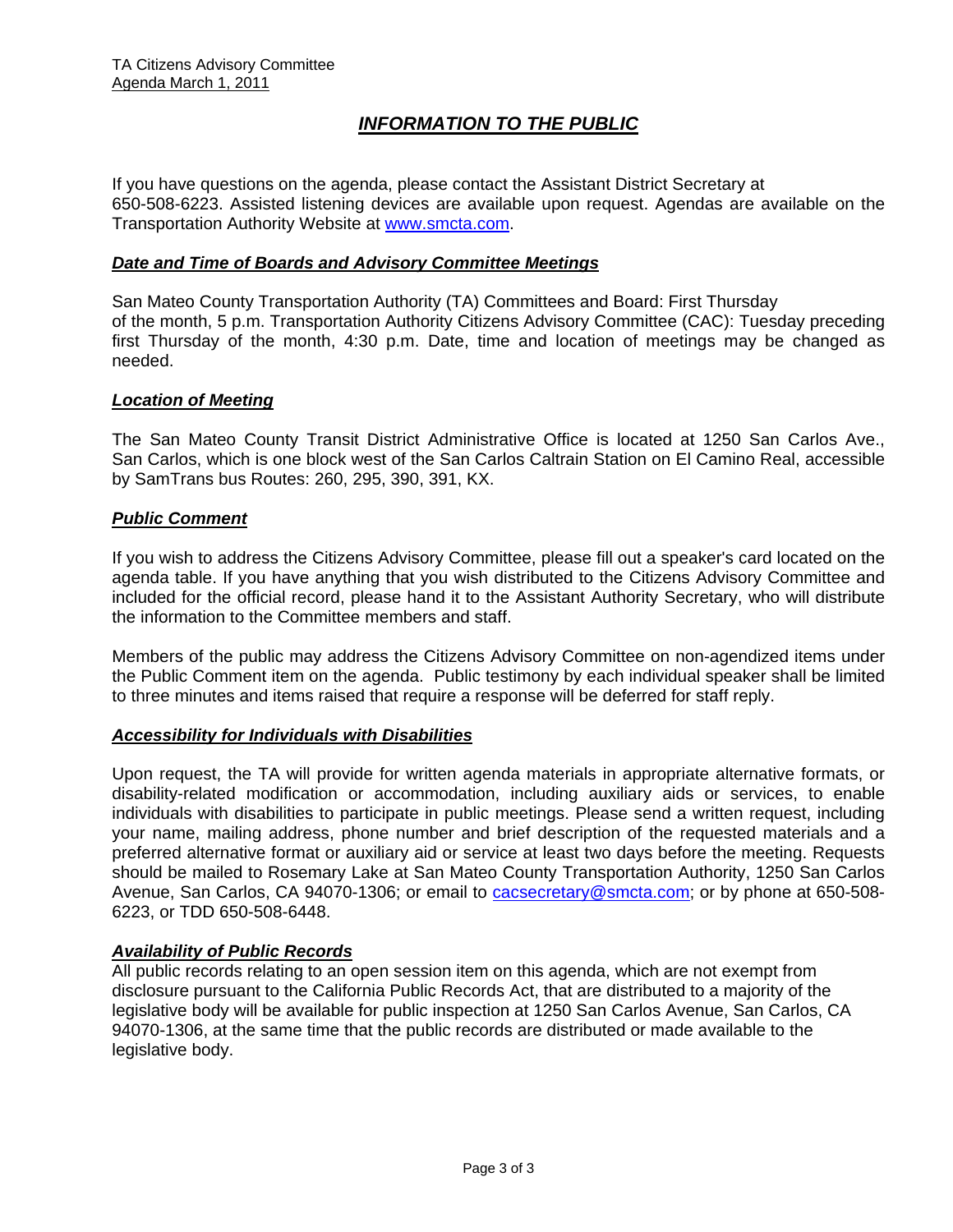# **CITIZENS ADVISORY COMMITTEE (CAC) SAN MATEO COUNTY TRANSPORTATION AUTHORITY (TA)**

1250 San Carlos Avenue, San Carlos CA 94070 Bacciocco Auditorium, 2<sup>nd</sup> Floor

# **MINUTES OF FEBRUARY 1, 2011**

**MEMBERS PRESENT:** B. Arietta (Chair), J. Bigelow, P. Dixon, J. Fox, R. Hedges, E. Lasensky, A. Mader-Clark, D. Maez, D. Mensing, L. Shaine, A. Vargas, J. Whittemore, P. Young, G. Zimmerman

## **MEMBERS ABSENT:** R. Hees

**STAFF PRESENT:** M. Choy, J. Hurley, R. Lake, M. Lee, L. Snow

Chair Barbara Arietta called the meeting to order at 4:34 p.m. Jim Bigelow led the Pledge of Allegiance.

# **APPROVAL OF MINUTES**

A motion (Hedges/Young) to approve the minutes of January 6, 2011 was passed.

## **PUBLIC COMMENT**

Pat Giorni, Burlingame, said she would like to see Bike-to-Work Day in May only organized by staff of the Alliance. If possible in the future, she would like to see 6 percent of new Measure M money tagged for Safe Routes for Schools added to Measure A money that goes to the City/County Associations of Governments (C/CAG) for bicycle/pedestrian projects to make more money available for projects.

## **Allocation of Original Measure A Funds in an Amount up to \$55,000 to the City of Brisbane's U.S. 101/Candlestick Interchange Modification Project Study Report (PSR) – TA Item 12c**  Manager, Programming and Monitoring Melanie Choy reported:

- A PSR is required to pursue interchange improvements and must be approved prior to doing any environmental work. Caltrans has historically provided the oversight and approval of PSRs but due to State budget cuts, they do not have funds to continue this. Caltrans has limited authority to approve PSRs but requires funding from project sponsors to provide oversight.
- The project will bring the interchange to Caltrans' standards; enhance transit, pedestrian, and bicycle mobility; and address traffic from existing conditions and planned developments including the Schlage Lock Company, Bay View Hunter's Point and Brisbane Baylands proposals.
- The PSR is 80 percent complete. Caltrans effort to complete their review and approve the PSR is estimated at a cost of \$110,000: \$55,000 each from the San Mateo County TA and San Francisco County TA (SFCTA).
- Measure A funding considerations addressed the project because it is fully funded by the developer and city of Brisbane, it is an original Measure A project, \$1 million has already been budgeted in the TA's existing budget for the project, 40 percent of future traffic conditions are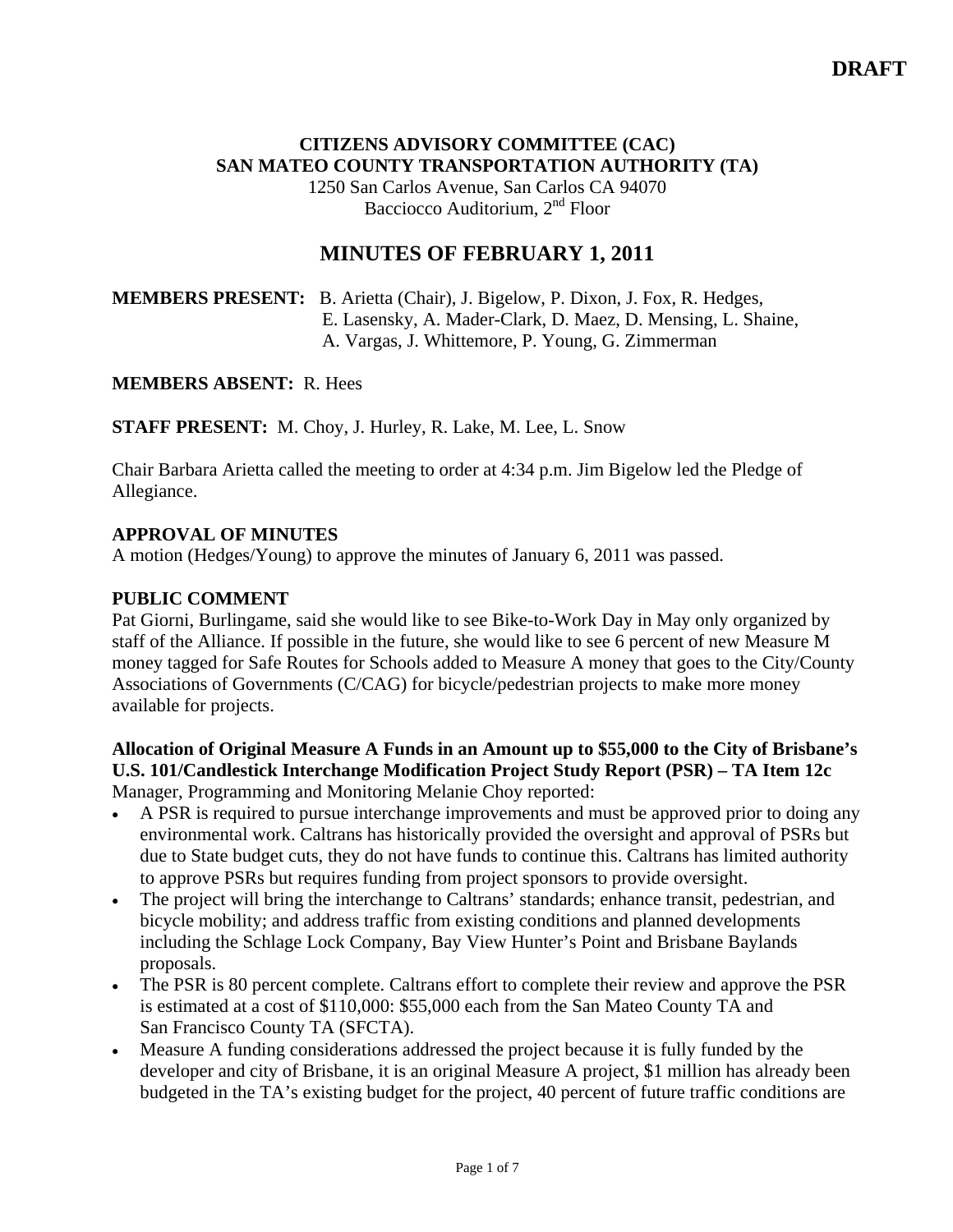due to growth in existing conditions and there is an equal share contribution requested from both counties because it benefits both counties.

• The interchange sits on the county line between San Francisco and San Mateo counties.

Larry Shaine asked if the Highway Implementation Plan criteria process applied to original Measure A projects. Ms. Choy replied no.

Mr. Shaine asked which Measure would be involved if the project needed additional funding. Ms. Choy said to-date, the city of Brisbane has not requested additional funding. One million dollars of original Measure A has been budgeted to this project. There is no dollar amount committed to a project per se in new Measure A funding at this time.

Doris Maez asked about commitment after pre-construction and if some developers who stand to greatly benefit from this improvement have some kind of buy-in in terms of getting it actually built with some private funding. Ms. Choy said to-date, the PSR has been funded mostly through private developer funding. A bi-county study effort led by the SFCTA will examine cost sharing and all the improvements needed in the area to support future developments being planned today.

Rich Hedges asked about a future light rail link in the area. Ms. Choy said the bi-county study is looking at transit interfaces and correlation of all projects.

Mr. Hedges said the area's waterfront property will be very valuable if the Forty-Niners move. Ms. Choy said she would pass along the comment to the bi-county study organizers.

Jim Whittemore asked if the PSR is a legal requirement of the project and could the cost be negotiated or done by a private firm. Ms. Choy said State statute requires Caltrans review and approval of the project. The PSR cost of \$110,000 was the negotiated cost.

Mr. Whittemore asked what \$110,000 buys and why it costs that much. Ms. Choy said Caltrans provides oversight and review of the report and ultimately Caltrans' project approval. U.S. 101 is a State route and the project involves State standards and Caltrans is required to assure those standards are met.

Mr. Whittemore said Caltrans won't be building a model but building to their standards and asked how long this would take. The city of Brisbane's Director of Public Works and Engineering Randy Breault said there is a challenge with computer models with finite boundaries from the two counties. The remaining PSR oversight costs of \$110,000 provide a lump sum of money that Caltrans can charge against to cover about four to six months of a full-time equivalent salary. Caltrans is capped at \$2.5 million statewide that for this pilot program.

Mr. Whittemore asked what liability Caltrans will hold if they are wrong. Mr. Breault said he suspects Caltrans would be indemnified from that.

Mr. Breault said two alternatives are being studied along the Bay frontage: an overcrossing or undercrossing. It will most likely be an overcrossing that includes turn lanes with 13 traffic lanes. Brisbane is working with the SFCTA on a multimodal station study to accommodate connections to Caltrain, the Third Street light rail extension and various bus routes.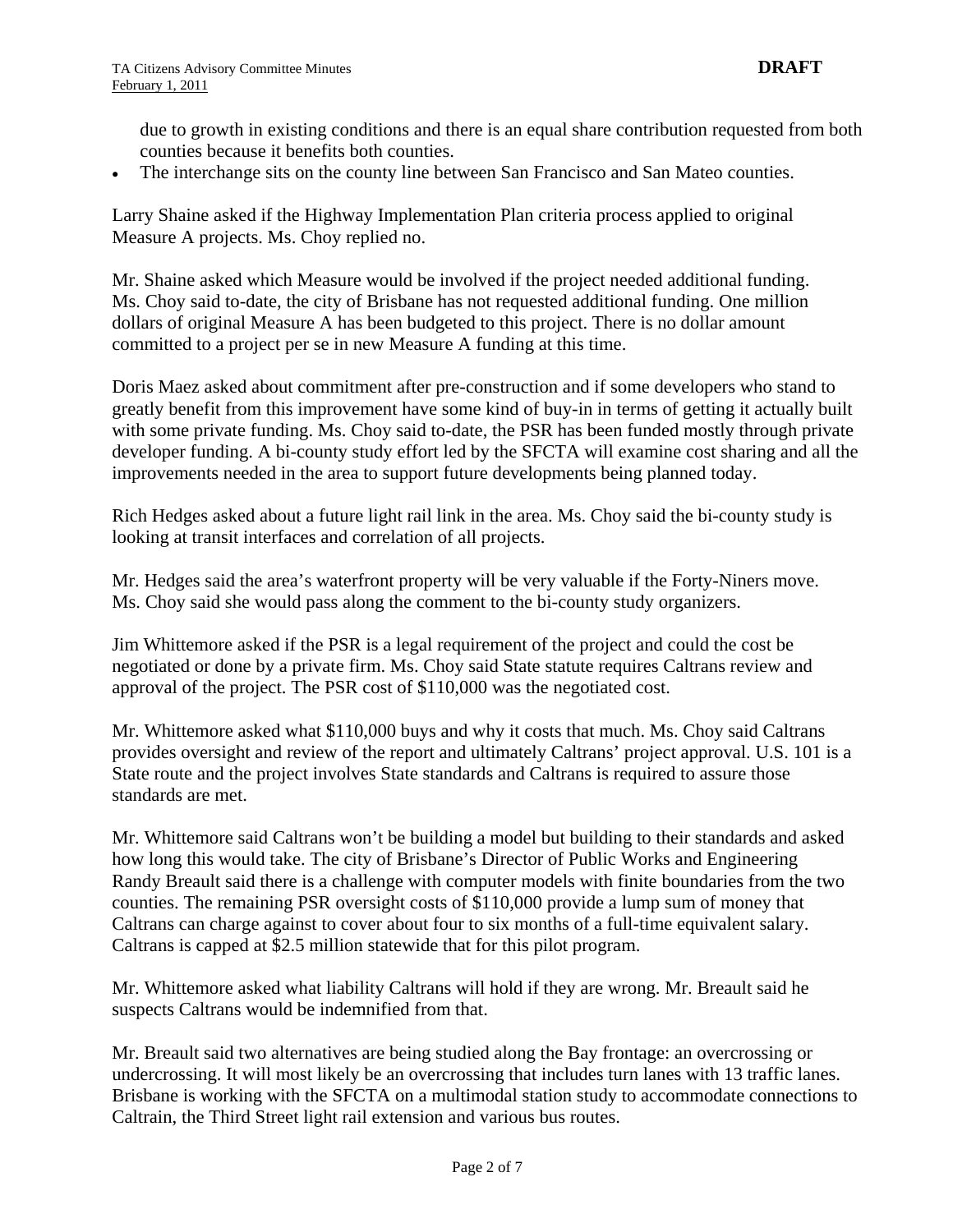Mr. Bigelow said the California Transportation Commission allocated \$34.2 million for the final south county auxiliary lane project. Interchange and auxiliary lane project design should be coordinated.

A motion (Bigelow/Zimmerman) to support the allocation for the PSR oversight was approved.

#### Public Comment

Pat Giorni, Burlingame, said there is a north/south bike route around Candlestick Park connecting to San Francisco, which gives relatively level bicycle access to Third Street in San Francisco. She hopes Caltrans' design for the interchange does not create any barriers for bicyclists.

## **PRESENTATION: TRANSIT – DUMBARTON RAIL CORRIDOR (DRC) – TA Item 13a**

Executive Officer, Planning and Development Marian Lee, made a presentation on the project status and outcome of the November 2010 Policy Advisory Committee (PAC) meeting. She also noted that a project update is tentatively scheduled for the March 2011 Metropolitan Transportation Commission (MTC) Programming and Allocations Committee meeting. Ms. Lee highlighted the following:

- The project team completed a technical analysis as approved by the PAC.
- The analysis focused on rescoping the project, which nearly doubled the projected ridership forecast and on defining a two-tiered funding strategy directed by Federal Transit Administration (FTA) guidance.
- Based on the analysis, the PAC took action to advance the Environmental Impact Report (EIR) / Environmental Impact Statement (EIS) and complete 15 percent engineering.
- The administrative draft is scheduled to be submitted to the FTA in summer 2011, a draft to the public in fall 2011, and final by fall 2012.
- It is important to understand that the fall 2012 date is subject to having a solid funding plan that is approved by the FTA.
- Four alternatives will be evaluated in the EIR/EIS: one bus as required by national guidelines and three rail commuter service options.

Mr. Hedges referenced MTC's previous action to divert money from the Dumbarton project to the BART Warm Springs project. He stated that the MTC needs to be reminded that they promised to pay that money back. He asked if the bus alternative would be on the Dumbarton rail bridge. Ms. Lee said the bus option assumes that buses would operate on the auto bridge. The bus option included in the environmental document (as guided by federal guidance) is intended to be a relatively low cost option that shows what level of improvement can be made without major capital investment.

Mr. Whittemore asked if the project would need ongoing subsidy for operations and maintenance. Ms. Lee said yes; \$5.5million is to come from Regional Measure 2 (RM2) funding. If costs exceed that, additional operating funding must be found.

Mr. Whittemore asked if water transit service was studied as an alternative to the rail alternative. Ms. Lee said she would check and report back to the CAC.

Elizabeth Lasensky said the University Avenue area in Palo Alto and Redwood City will experience major growth that will contribute to increases in bi-directional traffic during commute and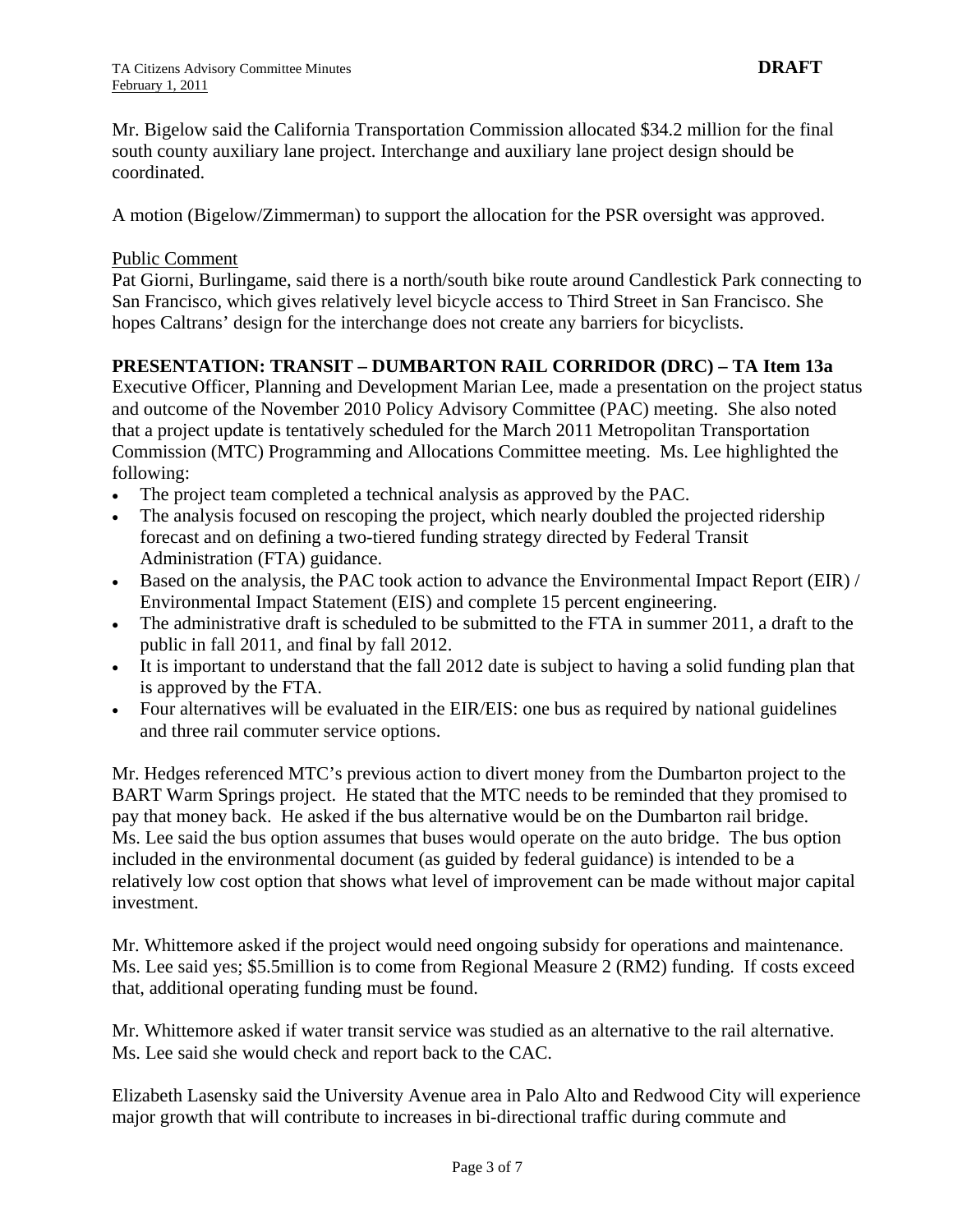non-commute hours. She asked if the environmental analysis will study this area in detail. Ms. Lee replied yes.

John Fox asked for more explanation about the ridership estimates and cost information for each of the rail alternatives to be studied in the environmental document. Ms. Lee stated that generally, the rail options with more frequent service resulted in higher ridership and the rail options that needed greater modifications to the existing infrastructure had the higher costs. Ms. Lee said she would report back to the CAC with more detailed information.

Mr. Fox asked for data to compare travel time estimates between bus and rail. Ms. Lee said she would check and report back to the CAC and also make available the technical analysis when finalized by the project team.

Mr. Bigelow said Dumbarton Rail was envisioned back in 1988 with subsequent numerous studies confirming the need for the project. He said the approaches to the Dumbarton auto bridge are slow due to traffic backups and will be impacted by increased traffic in the coming years. The rail bridge provides the opportunity for rail transit connectivity to the Altamont Express and Amtrak, providing services for people coming from the East Bay to jobs in the West Bay. The current analysis brings everything together in an environmental document and engineering design to help advance the project. SamTrans owns 11 miles of the rail right of way from Redwood City to the Newark "Y" and credit should be given for the value of the right of way when the funding commitment level to the project is being evaluated by the MTC. Union City is making capital improvements to their station to accommodate Dumbarton and those investments should also be given credit. If credits are considered, the project would get past the 50 percent funding milestone considered by the MTC.

Ms. Maez asked what caused the near double increase in the ridership forecast. Ms. Lee said the key driver was more frequent service.

Daniel Mensing asked if there was any jeopardy with funding agencies backing out. Ms. Lee said that the timing of the State sources is in question and the VTA commitment was no longer there. The VTA Board made a policy decision to prioritize the BART extension project to Santa Clara and the Dumbarton project is no longer in the VTA's 10-year Short Range Transit Program.

Mr. Shaine asked if it was the EIR/EIS that is going to analyze the three rail alternatives and make a recommendation. Ms. Lee replied yes.

# **ITEMS FOR REVIEW – FEBRUARY 3, 2011 TA BOARD AGENDA**

There was no discussion on the following item:

- 1. Election of 2011 Officers TA Item 4
- 2. Statement of Revenues and Expenditures for December 2010 TA item 5b
- 3. SamTrans Liaison Report January 12, 2011 TA Item 9

## **Acceptance of Quarterly Investment Report and Fixed Income Market Review and Outlook for the San Mateo County Transportation Authority – TA Item 12a**

Mr. Shaine asked about benchmark details and the charts on accounts versus benchmarks. Manager, Finance Treasury Lori Snow said the benchmark is based on the Bank of America Merrill Lynch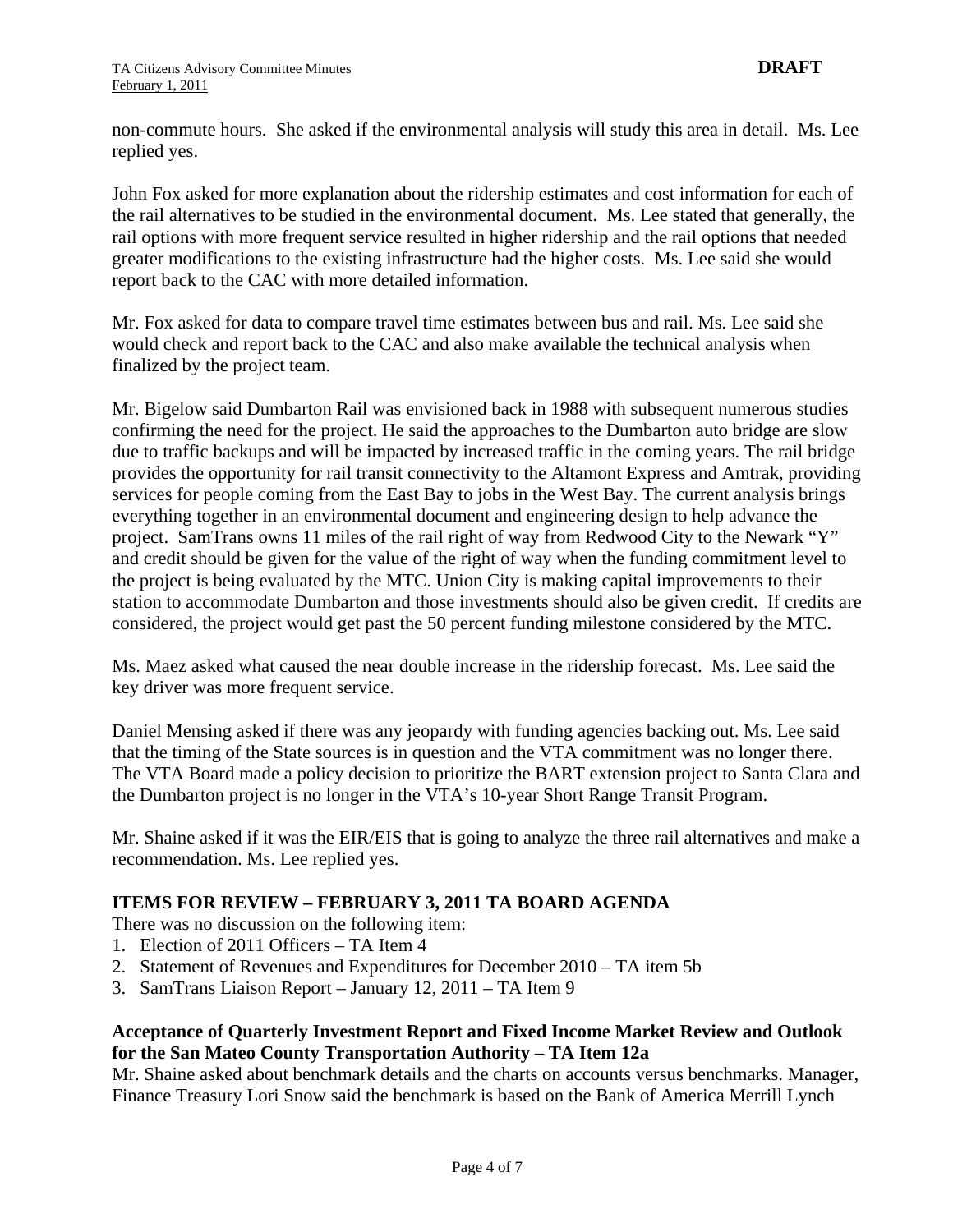short-term zero to six month and six to 12 month treasury securities portfolio. She will provide additional information on what is comprised within that benchmark.

George Zimmerman asked if the low rates of return reflect the current market for low risk bonds or their equivalent. Ms. Snow replied yes. She said the portfolio has seen an outflow of securities invested in treasuries and agency notes to the Local Agency Investment Fund in order to have liquidity of funds for operations.

Mr. Shaine asked if the benchmark could go negative. Ms. Snow said there is no cushion on the price of the bonds and when interest rates rise, the very low paying interest rate yielding bonds don't have much value and can go negative.

Mr. Whittemore asked if additional money from the County Pool will be moved to the TA investment portfolio for a better return. Ms. Snow said the TA just completed moving \$50 million from the County Pool to the portfolio and there hasn't been any mention of moving additional funds. Ms. Snow will take this question to executive staff.

A motion (Shaine/Whittemore) to approve acceptance of the investment report was passed.

#### **Fiscal Year 2010 Comprehensive Annual Financial Report – TA Item 12b**

A motion (Zimmerman/Whittemore) to endorse the report was approved.

#### **Update on State and Federal Legislative Program – TA Item 13b**

Government Affairs Manager Seamus Murphy could not attend the meeting but will follow up on any questions or concerns from the CAC.

Mr. Zimmerman asked about proposed funding reductions in transportation programs proposed by the House Republican Study Committee and if this would affect TA operations. Staff will follow up.

#### **REPORT OF THE CHAIR – BARBARA ARIETTA**

- Commented on the effectiveness of the CAC.
- Attended the summits to address Caltrain's future presented by the Silicon Valley Leadership Group at Stanford University and Friends of Caltrain at the San Mateo County Transit District. She distributed website information and a list of suggestions to help save Caltrain. She will provide the CAC with a PowerPoint presented at the Stanford Summit.
- Attended celebrations for the  $50<sup>th</sup>$  anniversary of the Association of Bay Area Governments and 40<sup>th</sup> anniversary of the MTC.
- Requested a Brown Act presentation for the CAC.

John Fox and Austin Mader-Clark left at 6:06 p.m.

# **REPORT FROM STAFF – JOE HURLEY**

The Belmont bike/pedestrian overcrossing project is underway and two freeway closures were involved in erecting stringers over the freeway to support falsework. There was extensive outreach about the closure. There were no registered complaints. Project completion is scheduled for spring 2011.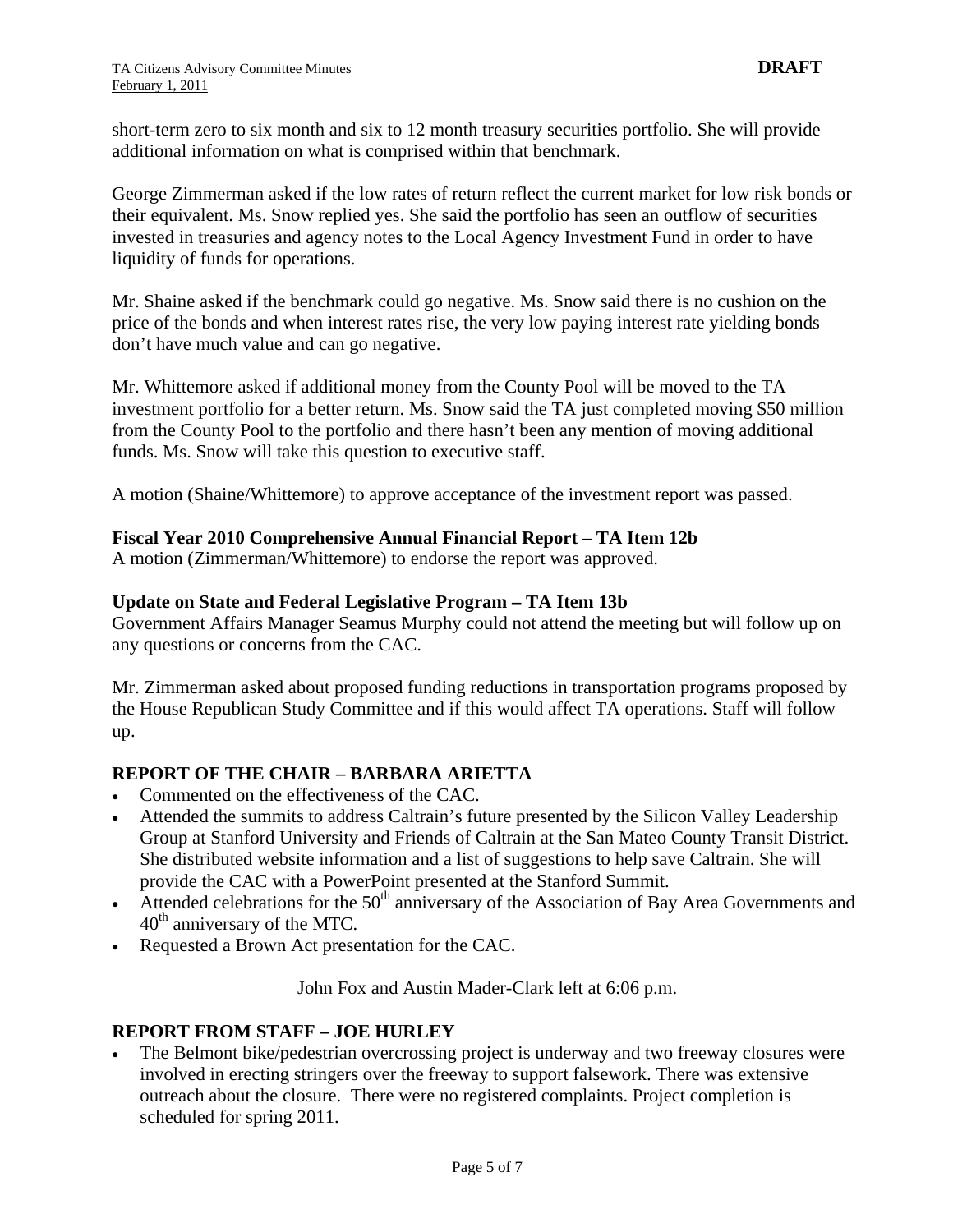- The TA and C/CAG announced a joint call for projects beginning Monday, February 14, which covers Fiscal Year 2012 and 2013 for the county's Pedestrian and Bicycle Program. Application materials will be available on the TA website Monday, February 14 and applications will be due by 4 p.m. Thursday, March 17.
- The CTC allocated \$32.6 million to the TA for the Marsh to the University Avenue auxiliary lane project and construction is scheduled to begin this summer.

Ms. Maez said the timeframe for the call and deadline for applications might create problems for city council calendars. Mr. Hurley said there has been an aggressive campaign to let all cities know about the application process. He said this is a partnership between the TA and C/CAG using Measure A funding and Transportation Demand Act Article 3 funding under the control of C/CAG, which is an economy of scale to poll resources.

April Vargas said she attended the Friends of Caltrain summit on Caltrain's future and urged people to sign up at friendsofcaltrain.com to receive information and join together to help save Caltrain service.

Mr. Hurley said there are four community outreach meetings to discuss Caltrain's proposed fare and service changes: San Jose-February 14 at 7 p.m., San Francisco-February 16 at 6 p.m., Gilroy-February 17 at 6 p.m., and at the San Mateo County Transit District on February 17 at 6.m.

Ms. Lasensky said the Friends of Caltrain provided an action item list at their January 29 summit and she forwarded these to about 800 people at Stanford. She said many people at Stanford rely on Caltrain.

Chair Arietta said Friends of Caltrain also has an email, greencaltrain.org, that links to friendsofcaltrain.com. Mr. Hurley reminded the CAC that it is important to distinguish between a TA item and a Joint Powers Board item. The TA is doing everything it can to support the Caltrain system. Up to 8 percent of Expenditure Plan money can be used for operating expenses and Caltrain is maxing out at 8 percent. There is nothing more from Measure A to support Caltrain on its operation's side.

#### Public Comment

Pat Giorni, Burlingame, asked if the TA could finance conversion of a couple of bike cars at a cost of \$10,000 per car. Mr. Hurley said groups such as the Bicycle & Pedestrian Advisory Committee could make the request and Caltrain would have to come to the TA with their capital program. Mr. Hurley said it might be appropriate that this come out of the TA's bicycle/pedestrian program.

Pat Dixon asked it some outreach sessions could begin at 10 a.m. rather than 9 a.m. to accommodate travel time for disabled public members and also be scheduled on a Saturday.

Ms. Maez asked that consideration be given to people that may have difficulty driving to meetings in the dark. Mr. Hurley said times are set to maximize a representative cross section of the community.